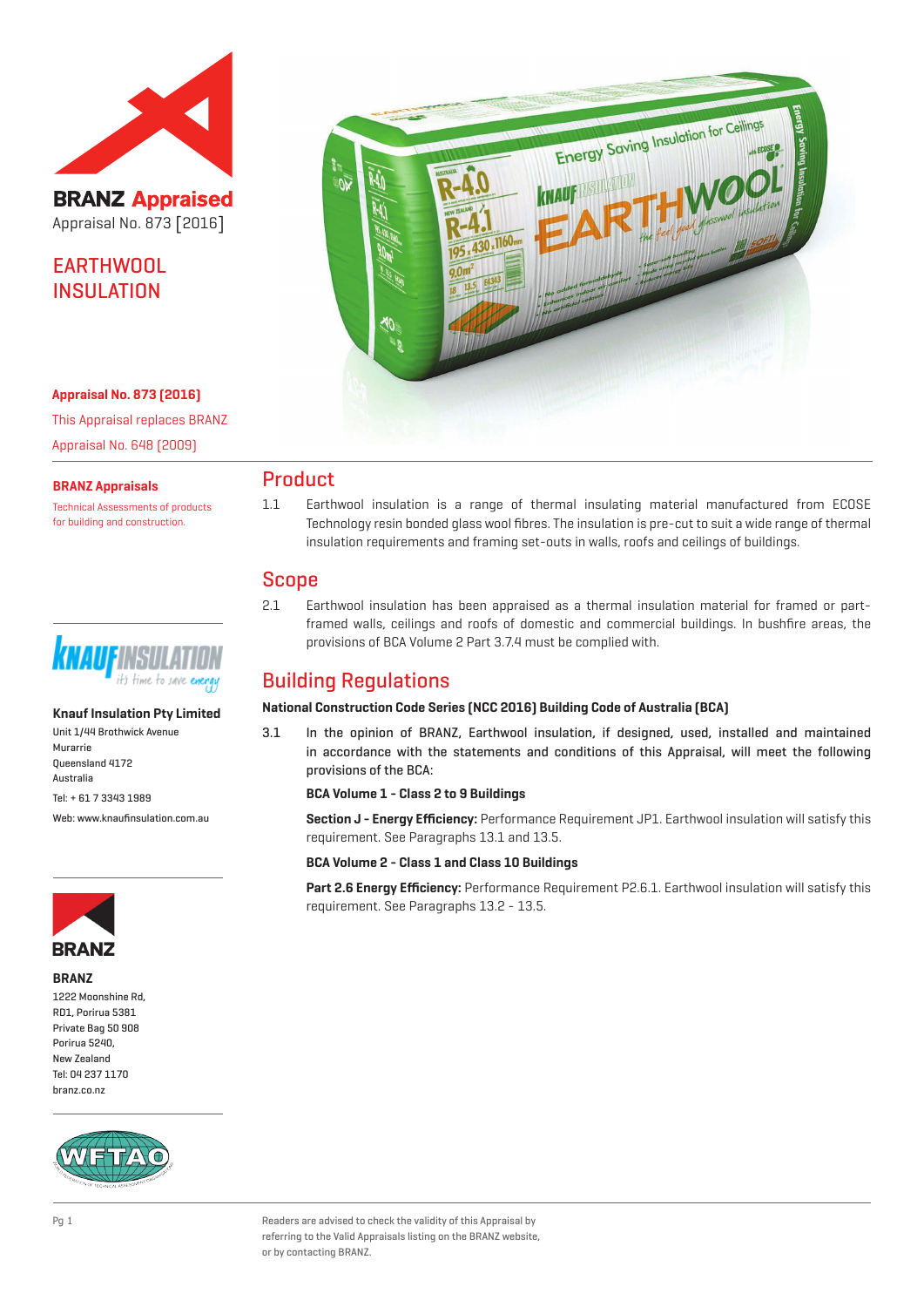

# Technical Specification

4.1 Earthwool insulation is an ECOSE Technology resin bonded fibrous glass wool insulation. It is manufactured from recycled and/or virgin glass and ECOSE Technology resin and is formed into batts, blankets and rolls. Earthwool insulation is available as set out in Table 1.

### **Table 1: Earthwool insulation product range**

| R-value                    | <b>Nominal</b><br>Thickness [mm] | Length [mm] | Width [mm] | Nett Area [m <sup>2</sup> ] | <b>Density</b><br>[kg/m <sup>3</sup> ] |  |  |  |  |
|----------------------------|----------------------------------|-------------|------------|-----------------------------|----------------------------------------|--|--|--|--|
| <b>Acoustic Insulation</b> |                                  |             |            |                             |                                        |  |  |  |  |
| 1.2                        | 50                               | 1160        | 430        | 9.9                         | 11                                     |  |  |  |  |
| 1.2                        | 50                               | 1160        | 580        | 13.4                        | 11                                     |  |  |  |  |
| 1.2                        | 50                               | 2700        | 450        | 24.3                        | 11                                     |  |  |  |  |
| 1.2                        | 50                               | 2700        | 600        | 32.4                        | 11                                     |  |  |  |  |
| 1.3                        | 50                               | 1160        | 430        | 18.9                        | 14                                     |  |  |  |  |
| 1.3                        | 50                               | 1160        | 450        | 19.8                        | 14                                     |  |  |  |  |
| 1.3                        | 50                               | 1160        | 580        | 25.6                        | 14                                     |  |  |  |  |
| 1.3                        | 50                               | 1160        | 600        | 26.4                        | 14                                     |  |  |  |  |
| 1.8                        | 75                               | 1160        | 430        | 6.9                         | 11                                     |  |  |  |  |
| 1.8                        | 75                               | 1160        | 580        | 9.4                         | 11                                     |  |  |  |  |
| 1.8                        | 75                               | 2700        | 450        | 17                          | 11                                     |  |  |  |  |
| 1.8                        | 75                               | 2700        | 600        | 22.7                        | 11                                     |  |  |  |  |
| 1.9                        | 75                               | 1160        | 430        | 11.9                        | 14                                     |  |  |  |  |
| 1.9                        | 75                               | 1160        | 450        | 12.5                        | 14                                     |  |  |  |  |
| 1.9                        | 75                               | 1160        | 580        | 16.1                        | 14                                     |  |  |  |  |
| 1.9                        | 75                               | 1160        | 600        | 16.7                        | 14                                     |  |  |  |  |
| 1.9                        | 75                               | 1200        | 600        | 17.3                        | 14                                     |  |  |  |  |
| <b>Wall Batts</b>          |                                  |             |            |                             |                                        |  |  |  |  |
| 1.5                        | 75                               | 1160        | 430        | 20.9                        | 8.1                                    |  |  |  |  |
| 1.5                        | 75                               | 1160        | 580        | 28.2                        | 8.1                                    |  |  |  |  |
| 2.0                        | 90                               | 1160        | 430        | 15.9                        | 9.5                                    |  |  |  |  |
| 2.0                        | 90                               | 1160        | 580        | 21.5                        | 9.5                                    |  |  |  |  |
| 2.0                        | 75                               | 1160        | 430        | 9.9                         | 17.3                                   |  |  |  |  |
| 2.0                        | 75                               | 1160        | 450        | 10.4                        | 17.3                                   |  |  |  |  |
| 2.0                        | 75                               | 1160        | 580        | 13.5                        | 17.3                                   |  |  |  |  |
| 2.0                        | 75                               | 1160        | 600        | 13.9                        | 17.3                                   |  |  |  |  |
| 2.1                        | 90                               | 1160        | 580        | 19.5                        | 10.8                                   |  |  |  |  |
| 2.5                        | $90\,$                           | 1160        | 430        | 6.9                         | 20.3                                   |  |  |  |  |
| 2.5                        | 90                               | 1160        | 580        | 9.4                         | 20.3                                   |  |  |  |  |
| 2.7                        | 90                               | 1160        | 430        | 4.9                         | 29.1                                   |  |  |  |  |
| 2.7                        | 90                               | 1160        | 580        | 6.7                         | 29.1                                   |  |  |  |  |
| <b>Ceiling Batts</b>       |                                  |             |            |                             |                                        |  |  |  |  |
| 3.0                        | 145                              | 1160        | 430        | 11.4                        | 7.9                                    |  |  |  |  |
| 3.0                        | 145                              | 1160        | 580        | 15.5                        | 7.9                                    |  |  |  |  |
| 3.5                        | 175                              | 1160        | 430        | 10.5                        | 7.3                                    |  |  |  |  |
| 3.5                        | 175                              | 1200        | 580        | 16.6                        | 7.3                                    |  |  |  |  |

Readers are advised to check the validity of this Appraisal by referring to the Valid Appraisals listing on the BRANZ website, or by contacting BRANZ.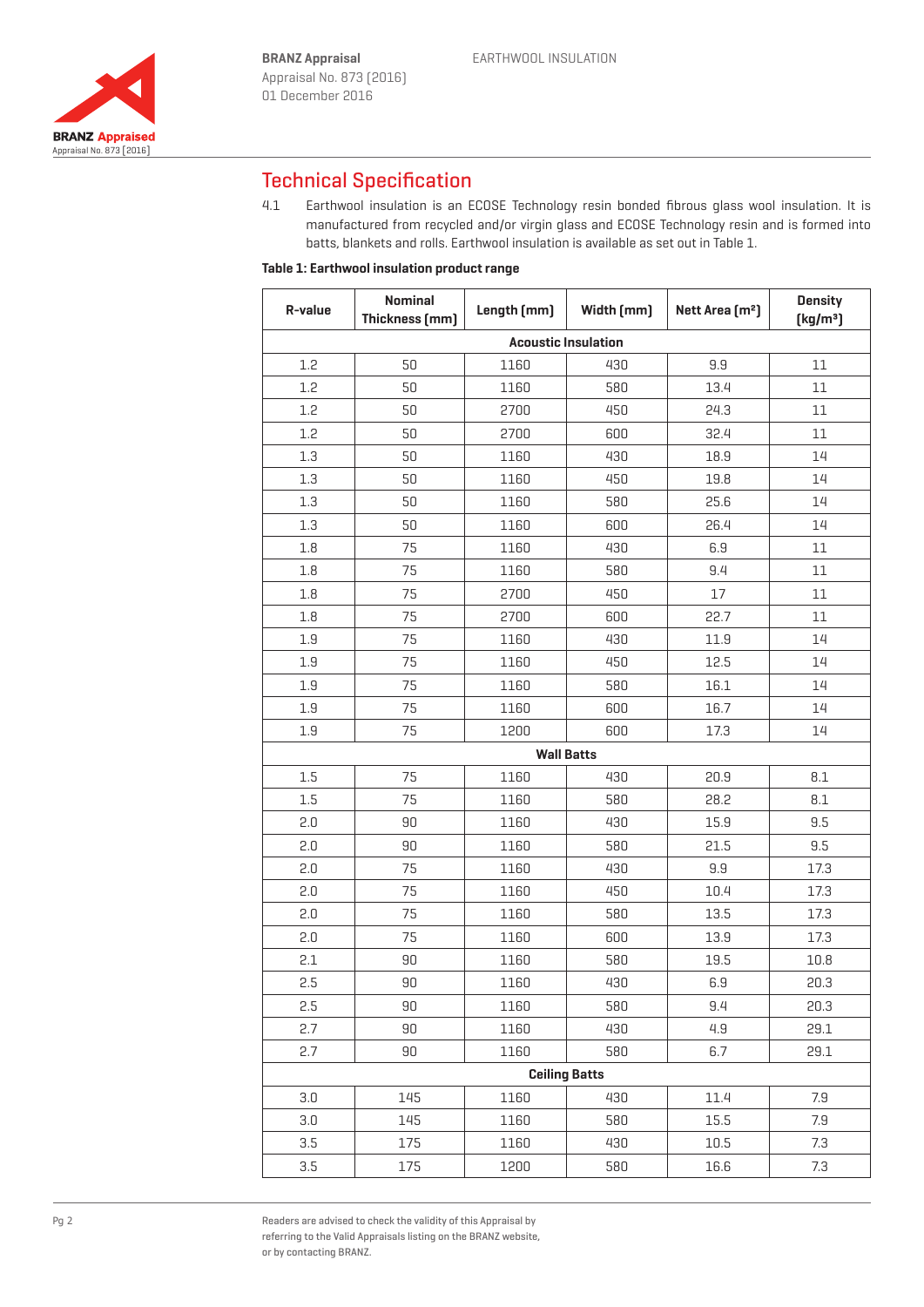$\Gamma$ 



| R-value                   | <b>Nominal</b><br>Thickness [mm] | Length [mm] | Width [mm]              | Nett Area [m <sup>2</sup> ] | <b>Density</b><br>[kg/m <sup>3</sup> ] |  |  |  |
|---------------------------|----------------------------------|-------------|-------------------------|-----------------------------|----------------------------------------|--|--|--|
| <b>Ceiling Batts cont</b> |                                  |             |                         |                             |                                        |  |  |  |
| 4.0                       | 195                              | 1160        | 430                     | 8.9                         | 7.7                                    |  |  |  |
| 4.0                       | 195                              | 1160        | 580                     | 12.1                        | 7.7                                    |  |  |  |
| 5.0                       | 210                              | 1160        | 430                     | 5.5                         | 11.2                                   |  |  |  |
| 5.0                       | 210                              | 1160        | 580                     | 7.4                         | 11.2                                   |  |  |  |
| 6.0                       | 275                              | 1160        | 430                     | 5.5                         | 9.0                                    |  |  |  |
| 6.0                       | 275                              | 1160        | 580                     | 7.4                         | 9.0                                    |  |  |  |
|                           |                                  |             | <b>Handy Rolls</b>      |                             |                                        |  |  |  |
| 2.1                       | 90                               | 18,000      | 430                     | 7.7                         | 10.7                                   |  |  |  |
| 2.1                       | 90                               | 18,000      | 580                     | 10.4                        | 10.7                                   |  |  |  |
|                           |                                  |             | DriTherm <sup>^</sup>   |                             |                                        |  |  |  |
| 1.4                       | 50                               | 1100        | 600                     | 5.3                         | 29.5                                   |  |  |  |
|                           |                                  |             | <b>Commercial Rolls</b> |                             |                                        |  |  |  |
| 1.3                       | 55                               | 37,000      | 1200                    | 44.4                        | 11.1                                   |  |  |  |
| 1.5                       | 60                               | 28,000      | 1200                    | 33.6                        | 13.4                                   |  |  |  |
| 1.8                       | 75                               | 26,000      | 1200                    | 31.2                        | 11.6                                   |  |  |  |
| 2.3                       | 100                              | 22,000      | 1200                    | 26.4                        | 10.2                                   |  |  |  |
| 2.5                       | 105                              | 18,500      | 1200                    | 22.2                        | 11.5                                   |  |  |  |
| 3.0                       | 120                              | 14,500      | 1200                    | 17.4                        | 13.1                                   |  |  |  |
| 3.2                       | 130                              | 13,500      | 1200                    | 16.2                        | 12.7                                   |  |  |  |

#### **Table 1: Earthwool insulation product range cont...**

Note: ^ Products have been tested and comply with AS/NZS 4859.1: 2002. Design and installation for these products are not covered by this Appraisal. Refer to Knauf Insulation Pty Limited for further information.

- 4.2 Earthwool insulation is brown in colour and is packaged in pre-printed plastic compression bags with labelling in compliance with AS/NZS 4859.1.
- 4.3 Accessories used with Earthwool insulation, which are supplied by the insulation installer, are plastic strapping and fixings.

## Handling and Storage

- 5.1 Earthwool insulation must be stored under cover and in dry conditions. Heavy objects must not be stacked on the packs. The packs must be stored in an orientation that avoids excessive compression of the product.
- 5.2 In general, insulation products are sensitive to the length of time they are stored in compression packaging. Product that does not recover to its nominal thickness may not achieve the stated R-value.

## Technical Literature

6.1 Refer to the Appraisal listing on the BRANZ website for details of the current Technical Literature for Earthwool insulation. The Technical Literature must be read in conjunction with this Appraisal. All aspects of design, use, installation and maintenance contained in the Technical Literature and within the scope of this Appraisal must be followed.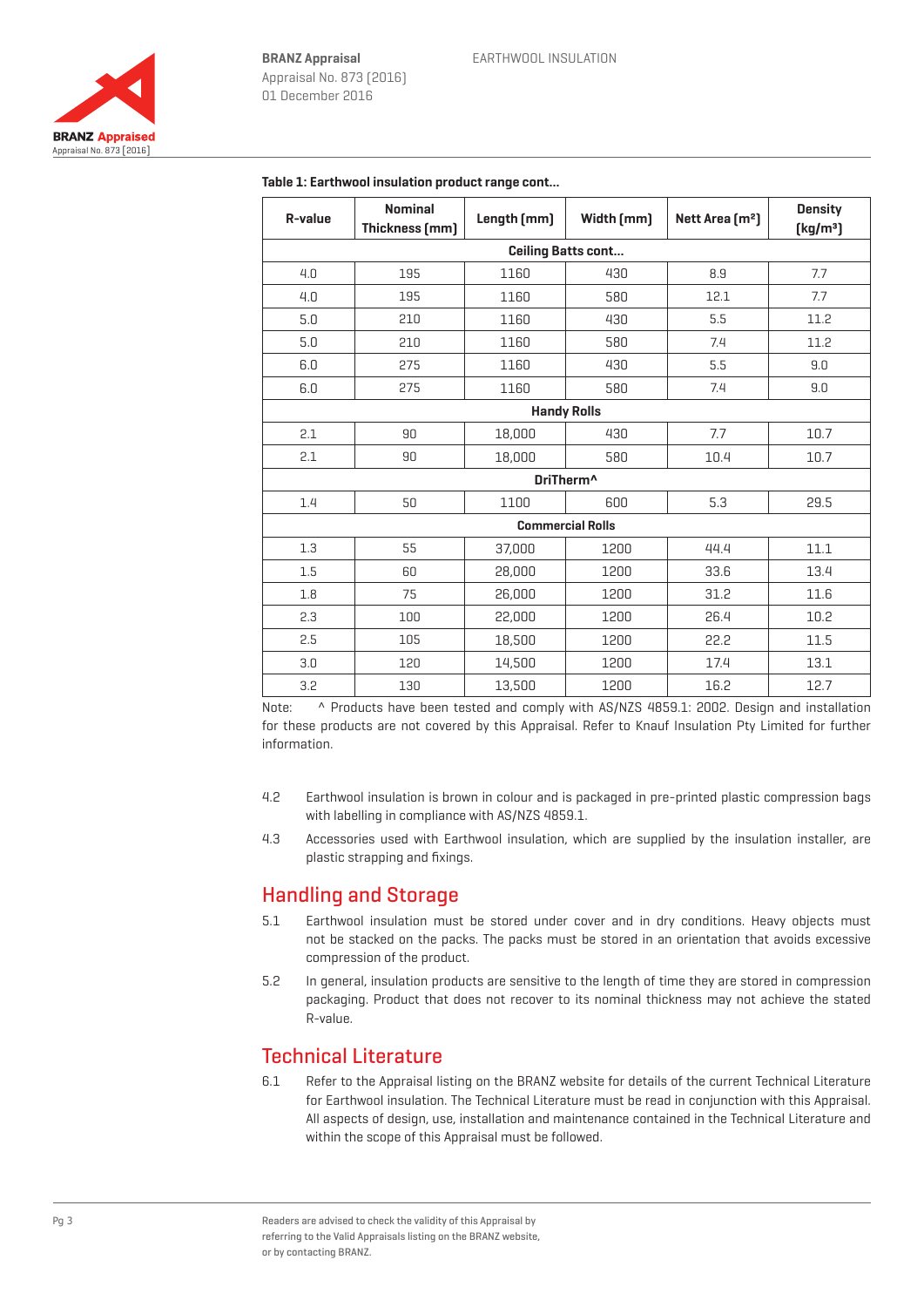

## Design Information

### General

- 7.1 Earthwool insulation is intended for use as thermal insulation to meet the energy efficiency requirements of the BCA. Earthwool insulation can be used to meet the Deemed-to-Satisfy provisions of the BCA. Greater construction R-values can be achieved where specific design is used. Product R-values and dimensions are given in Table 1.
- 7.2 Earthwool insulation batt, blanket and roll products are designed to be friction-fitted between wall, ceiling or roof framing, or laid directly over the ceiling lining, ceiling battens or joist/truss chords. In other horizontal situations, the insulation must be adequately supported by a suitable durable material.
- 7.3 The insulation thickness should be selected to suit the framing cavity. Earthwool insulation must not be compressed into cavities less than the insulations nominal thickness. In walls the insulation should be a snug fit between the interior lining and the wall sarking. Support may be needed to prevent insulation encroaching into wall cavity spaces.
- 7.4 To prevent moisture transfer and provide roof ventilation, a separation of 25 mm minimum is required between the insulation and any rigid substrate or flexible roof sarking or underlay.
- 7.5 The building envelope must be constructed to ensure the insulation remains dry during installation and throughout the life of the building.
- 7.6 The clearance requirements for heating appliances and downlights must be met and reference made to the manufacturer's instructions and the BCA. See Paragraphs 10.1 and 15.6. The clearances must be taken into account in the assessment of BCA Energy Efficiency.

#### **Durability**

#### **Serviceable Life**

8.1 Where the building is maintained so that the Damp and Weatherproofing provisions of the BCA are met, and where the insulation is not crushed or exposed to conditions that will diminish its thermal performance, (e.g. moisture), Earthwool insulation can be expected to be fit for its intended purpose and have a serviceable life similar to other glasswool insulation products.

#### **Maintenance**

9.1 Insulation that has become damp must be removed and the cause of the dampness repaired. Cavities must be clean and dry before fitting new insulation of an equivalent thermal rating.

#### Fire Safety

- 10.1 The Technical Literature must be read for instructions on the required separation distances from sources of heat. The separation distances must be followed for compliance to the BCA.
- 10.2 Where Earthwool insulation is used in bushfire areas and is not protected by non-combustible building elements, consideration must be given to the provisions of BCA Volume 2 Part 3.7.4.

#### Damp and Weatherproofing

- 11.1 The total building envelope must comply with the Damp and Weatherproofing requirements of the BCA to ensure that the insulation remains dry in use.
- 11.2 The moisture content of the construction materials at the time of enclosing the insulation must meet the requirements of the lining manufacturer.

#### Internal Moisture

12.1 Buildings must provide an adequate combination of thermal resistance, ventilation and space temperature to all habitable spaces, bathrooms, laundries and other spaces where moisture may be generated or may accumulate.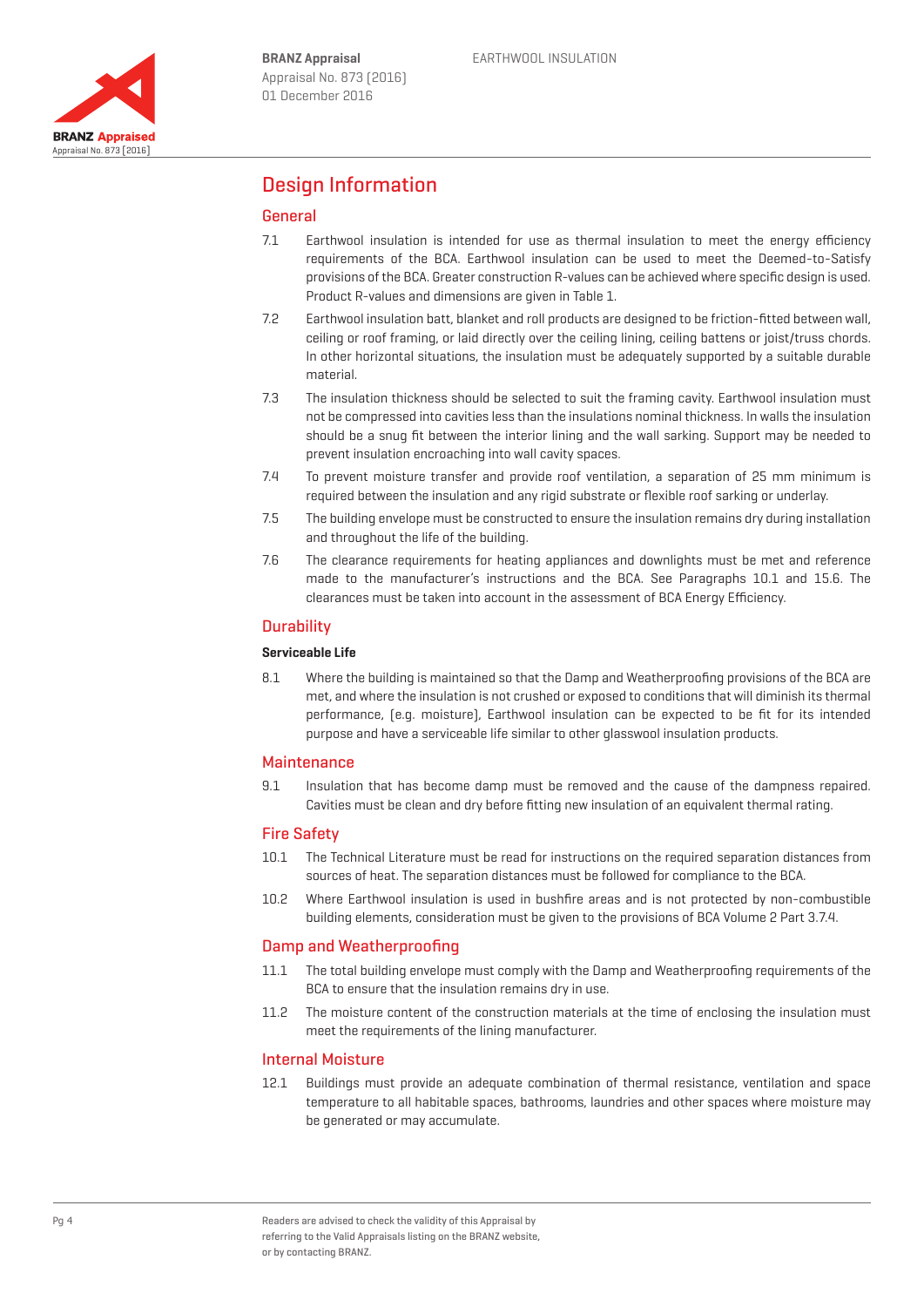

### Energy Efficiency

- 13.1 Earthwool insulation complies with AS/NZS 4859.1 as required by BCA Volume One Deemed-to-Satisfy Provision J1.2. Earthwool insulation satisfies BCA Volume One Performance Requirement JP1 through compliance with the Deemed-to-Satisfy Provisions of J1.1 to J1.6 where required.
- 13.2 Earthwool insulation complies with AS/NZS 4859.1 as required by BCA Volume Two Acceptable Construction Practice 3.12.1.1. Earthwool insulation satisfies BCA Volume Two Performance Requirement P2.6.1 through compliance with the provisions of Acceptable Construction Practice 3.12.1.1 to 3.12.1.5.
- 13.3 Contribution to the overall thermal performance and energy rating of houses needs to be considered. The individual thermal conductivity of the insulation contributes to the overall thermal energy rating, but thermal conductivity on its own cannot be used to determine the contribution to the overall energy rating and thermal efficiency of the house.
- 13.4 A thermal calculation method that complies with the ABCB Protocol for House Energy Rating Software must be used.
- 13.5 For details of State and Territory Variations, refer to the BCA.

## Installation Information

#### Installation Skill Level Requirement

14.1 Installation of Earthwool insulation must be completed by an installer with an understanding of insulation installation.

### General

- 15.1 Installation of Earthwool insulation must be in accordance with the Technical Literature, Installation Instructions and this Appraisal. AS 3999 should be used as a guide for installing insulation in residential buildings.
- 15.2 The product must be installed only when the building is enclosed and when construction materials have achieved the required maximum moisture content or less.
- 15.3 Earthwool insulation must be released from the packaging and allowed to re-loft prior to installation. The time to loft will depend upon the length of time the product has been packaged and stored.
- 15.4 Earthwool insulation is supplied in batt, blanket and roll form (Table 1). The batt products are sized to fit between standard framing centres. The product can be cut and fitted between framing centres to suit wall cavities and roof or ceiling framing. In wall cavities the insulation must be neatly friction-fitted between framing members to prevent sagging and thermal convection. In ceilings or roofs, the insulation must be continuous across the entire roof or ceiling plane between top plates of external walls, and fitted either between or over rafters, ceiling joists or truss chords. The insulation must be butted tightly so that the potential for gaps and convection heat loss is reduced.
- 15.5 The insulation must not be folded, tucked or compressed. A close, even fit provides the most efficient thermal performance. Wherever possible the insulation should be fitted beneath wiring or plumbing. Electrical installation requirements must be followed.
- 15.6 The clearance requirements for heating appliances and downlights must be followed and reference made to the BCA, local or national safety requirements.

#### **Inspections**

15.7 The Technical Literature, this Appraisal and AS 3999 must be referred to during the inspection of Earthwool insulation installations.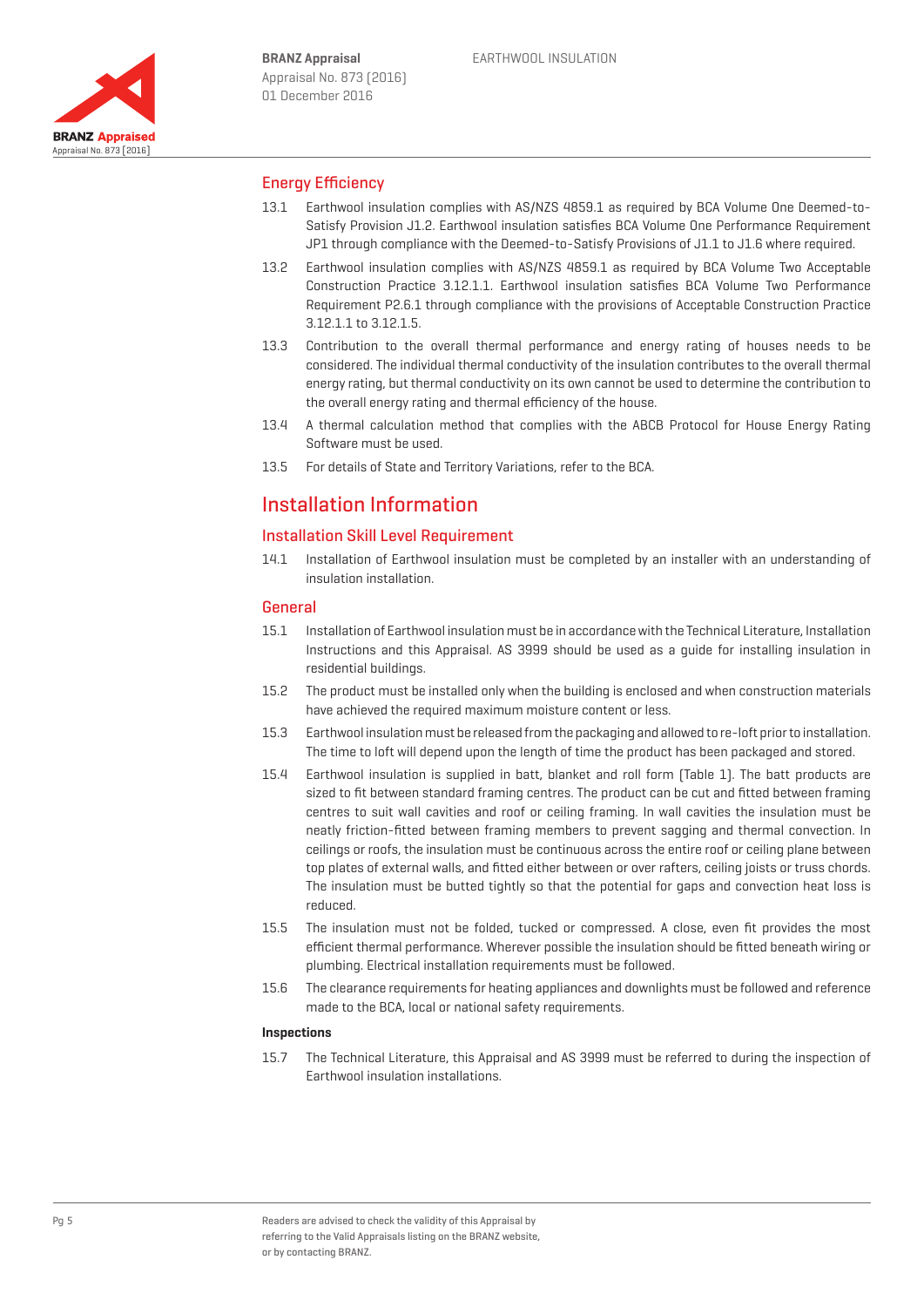

### Health and Safety

- 16.1 When handling Earthwool insulation, it is recommended that installers follow the recommendations contained in the National Code of Practice for safe use of synthetic mineral fibres. A dust mask and eye protection is recommended when handling the product to provide protection from loose fibres and dust that may be disturbed. The Technical Literature contains additional health and safety information.
- 16.2 The fibre used to manufacture Earthwool glasswool insulation is certified to the European Certification Board for Mineral Wool Products (EUCEB).

## Basis of Appraisal

The following is a summary of the technical investigations carried out:

#### **Tests**

- 17.1 BRANZ has carried out thermal resistance testing of Earthwool insulation in accordance with AS/ NZS 4859.1.
- 17.2 Tests have been carried out in accordance with AS 1530.1. Earthwool insulation is not deemed combustible according to the test criteria. The results have been reviewed by BRANZ technical experts.

#### Other Investigations

- 18.1 An assessment of the durability of Earthwool insulation has been made by BRANZ technical experts.
- 18.2 The manufacturer's Technical Literature and Installation Instructions have been reviewed by BRANZ and found to be satisfactory.

#### **Quality**

- 19.1 The manufacture of Earthwool insulation has been examined by BRANZ, including methods adopted for quality control. Details of the manufacturing processes, and quality and composition of the raw materials used were obtained and found to be satisfactory.
- 19.2 Knauf Insulation Pty Limited is responsible for the quality of the product supplied.
- 19.3 Quality of installation of the product on site is the responsibility of the installer.
- 19.4 Maintenance of the building is the responsibility of the building owner.

#### Sources of Information

- ¬ AS 1530.1: 1994 Combustibility test for materials.
- ¬ AS 3999: 2015 Bulk thermal insulation Installation.
- ¬ AS/NZS 4859.1: 2002 Materials for the thermal insulation of buildings.
- ¬ BRANZ House Insulation Guide, Fifth Edition 2014.
- ¬ National Construction Code Series, Building Code of Australia 2016, Australian Building Codes Board.